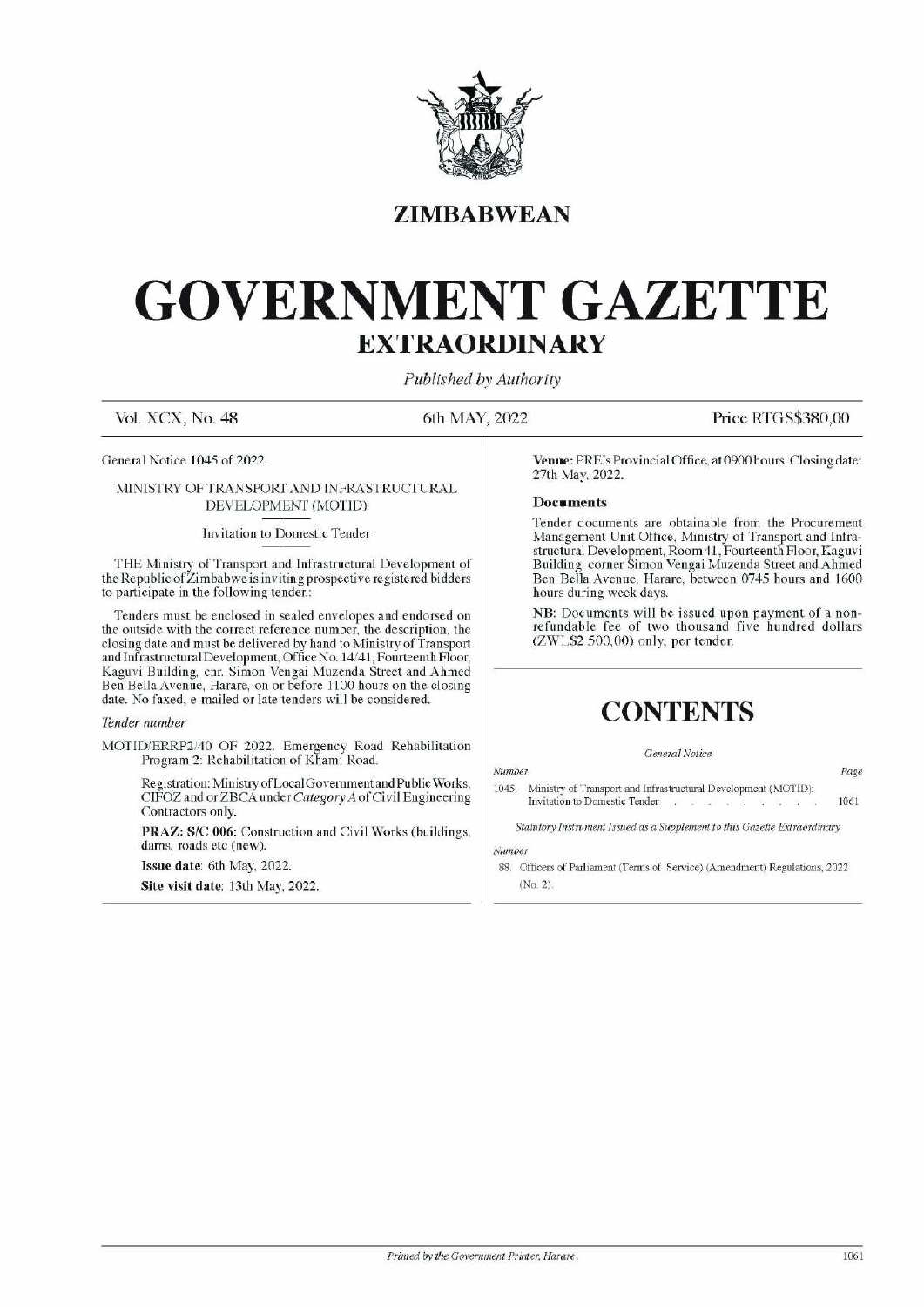Statutory Instrument 88 of 2022.

### **[CONSTITUTION**

# Officers of Parliament (Terms of Service) (Amendment) Statutory Instrument 88 of 2022.<br>
Officers of Parliament (Terms of Service)<br>
Regulations, 2022 (No. 2)

IT is hereby notified that, pursuant to section 154(5) of the Constitution, the Committee on Standing Rules and Orders has made the following regulations: —

1. These regulations may be cited as the Officers of Parliament (Terms of Service) (Amendment) Regulations, 2022 (No. 2).

2. The Officers of Parliament (Terms of Service) Regulations, 2018, published in Statutory Instrument 24 of 2018, are amended in section 30 ("Retirement on reaching pensionable age") by the repeal of subsection (3) and the substitution of the following —

# "Retirement on reaching pensionable age

(3) In recognition of long pensionable service in the employ of Parliament, the Committee shall, at any time before the mandatory retirement age —

- (a) advance an officer to the next promotional grade, in the case of an officer who has reached a ceiling within that occupational grade progression;
- (b) advance an officer to the next advancement grade, in the case of an officer who has not reached the ceiling within that occupational grade progression;
- (c) advance an officer to the next promotional grade six months before such retirement, in the case of an officer who is an active veteran of the liberation struggle:

Provided that in either case to both promotional or advancement grade, as the case may be, such promotion oradvancementat retirement will only entitle the beneficiary to pensionable emoluments of the next promotional or advancement grade and shall exclude non-pensionable emoluments and other condition of service benefits of the higher grade; and

(d) inthe case of an officer who is an active veteran of the liberation struggle, in addition to provisions of